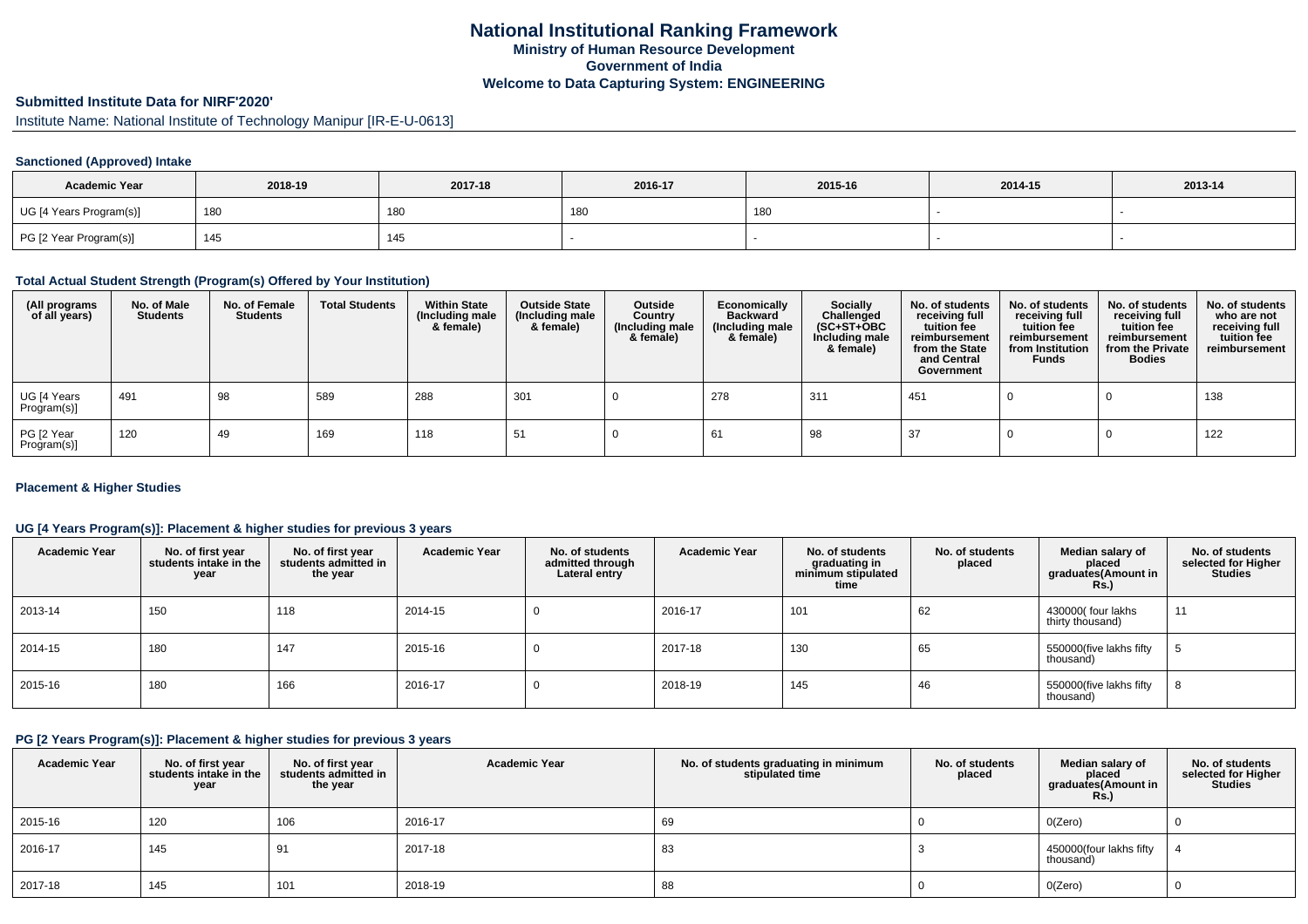### **Ph.D Student Details**

| Ph.D (Student pursuing doctoral program till 2017-18; Students admitted in the academic year 2018-19 should not be entered here.) |                                                            |         |                       |  |  |  |
|-----------------------------------------------------------------------------------------------------------------------------------|------------------------------------------------------------|---------|-----------------------|--|--|--|
|                                                                                                                                   |                                                            |         | <b>Total Students</b> |  |  |  |
| Full Time                                                                                                                         |                                                            | 121     |                       |  |  |  |
| Part Time                                                                                                                         |                                                            | 46      |                       |  |  |  |
|                                                                                                                                   | No. of Ph.D students graduated (including Integrated Ph.D) |         |                       |  |  |  |
|                                                                                                                                   | 2018-19                                                    | 2017-18 | 2016-17               |  |  |  |
| Full Time                                                                                                                         |                                                            |         |                       |  |  |  |
| Part Time                                                                                                                         |                                                            |         |                       |  |  |  |

# **Financial Resources: Utilised Amount for the Capital expenditure for previous 3 years**

| <b>Academic Year</b>                                                                                                                                                                      | 2018-19                                                                                       | 2017-18                                                                           | 2016-17                                                                                        |  |  |  |
|-------------------------------------------------------------------------------------------------------------------------------------------------------------------------------------------|-----------------------------------------------------------------------------------------------|-----------------------------------------------------------------------------------|------------------------------------------------------------------------------------------------|--|--|--|
|                                                                                                                                                                                           | <b>Utilised Amount</b>                                                                        | <b>Utilised Amount</b>                                                            | <b>Utilised Amount</b>                                                                         |  |  |  |
| Annual Capital Expenditure on Academic Activities and Resources (excluding expenditure on buildings)                                                                                      |                                                                                               |                                                                                   |                                                                                                |  |  |  |
| Library (Books, Journals and e-Resources only)                                                                                                                                            | 23574841 (Two crores thirty five lakhs seventy four thousand<br>and eight hundred fourty one) | 2985070 (twenty nine lakhs eighty five thousand and seventy)                      | 10954326 (One Crore nine lakhs fifty four thousands three<br>hundred and twenty six)           |  |  |  |
| New Equipment and software for Laboratories                                                                                                                                               | 32037951 (three crores twenty lakhs thirty seven thousand<br>nine hundred and fifty one)      | 9198763 (ninety one lakhs ninety eight thousand and seven<br>hundred sixty three) | 119479251 (eleven crores ninety four lakhs seventy nine<br>thousand and two hundsred fiftyone) |  |  |  |
| <b>Engineering Workshops</b>                                                                                                                                                              | 956574 (nine lakhs fifty six thousand and five hundred seventy<br>four)                       | 2628695 (twenty siz lakhs twenty eight thousand and sis<br>hundred ninety five)   | 12641900 (one crore twenty six lakhs fourty one thousand and<br>nine hundred)                  |  |  |  |
| Other expenditure on creation of Capital Assets (For setting up<br>classrooms, seminar hall, conference hall, library, Lab, Engg<br>workshops excluding expenditure on Land and Building) | 956574 (Nine lakhs fifty six thousand and five hundred seventy<br>four)                       | 4562568 (fourty five lakhs sixty two thousand and five hundred<br>sixty eight)    | 47670300 (four crore seventy six lakhs seventy thousand and<br>three hundred)                  |  |  |  |

# **Financial Resources: Utilised Amount for the Operational expenditure for previous 3 years**

| <b>Academic Year</b>                                                                                                                                                                            | 2018-19                                                                                      | 2017-18                                                                                     | 2016-17                                                                                      |  |  |  |
|-------------------------------------------------------------------------------------------------------------------------------------------------------------------------------------------------|----------------------------------------------------------------------------------------------|---------------------------------------------------------------------------------------------|----------------------------------------------------------------------------------------------|--|--|--|
|                                                                                                                                                                                                 | <b>Utilised Amount</b>                                                                       | <b>Utilised Amount</b>                                                                      | <b>Utilised Amount</b>                                                                       |  |  |  |
| <b>Annual Operational Expenditure</b>                                                                                                                                                           |                                                                                              |                                                                                             |                                                                                              |  |  |  |
| Salaries (Teaching and Non Teaching staff)                                                                                                                                                      | 112233063 (eleven crore twenty two lakhs thirty three<br>thousand and sixty three)           | 82551187 (eight crore twenty five lakhs fifty one thousand and<br>one hundred eighty seven) | 65379472 (six crore fifty three lakhs seventy nine thousand and<br>four hundred seventy two) |  |  |  |
| Maintenance of Academic Infrastructure or consumables and<br>other running expenditures (excluding maintenance of hostels<br>and allied services, rent of the building, depreciation cost, etc) | 1755981 (seventeen lakhs fifty five thousand and nine hundred<br>eighty one)                 | 1000 (one thousand)                                                                         | 796810 (seven lakhs ninety six thousand and eight hundred<br>ten)                            |  |  |  |
| Seminars/Conferences/Workshops                                                                                                                                                                  | 18895227 (one crore eighty eight lakhs ninety five thousand<br>and two hundred twenty seven) | 5545764 (fifty five lakhs fourty five thousand and seven<br>hundred sixty four)             | 4343647 (fourty three lakhs fourty three thousand and six<br>hundred fourty seven)           |  |  |  |

**IPR**

| Calendar year            | 2018 | 2017 | 2016 |
|--------------------------|------|------|------|
| No. of Patents Published |      |      |      |
| No. of Patents Granted   |      |      |      |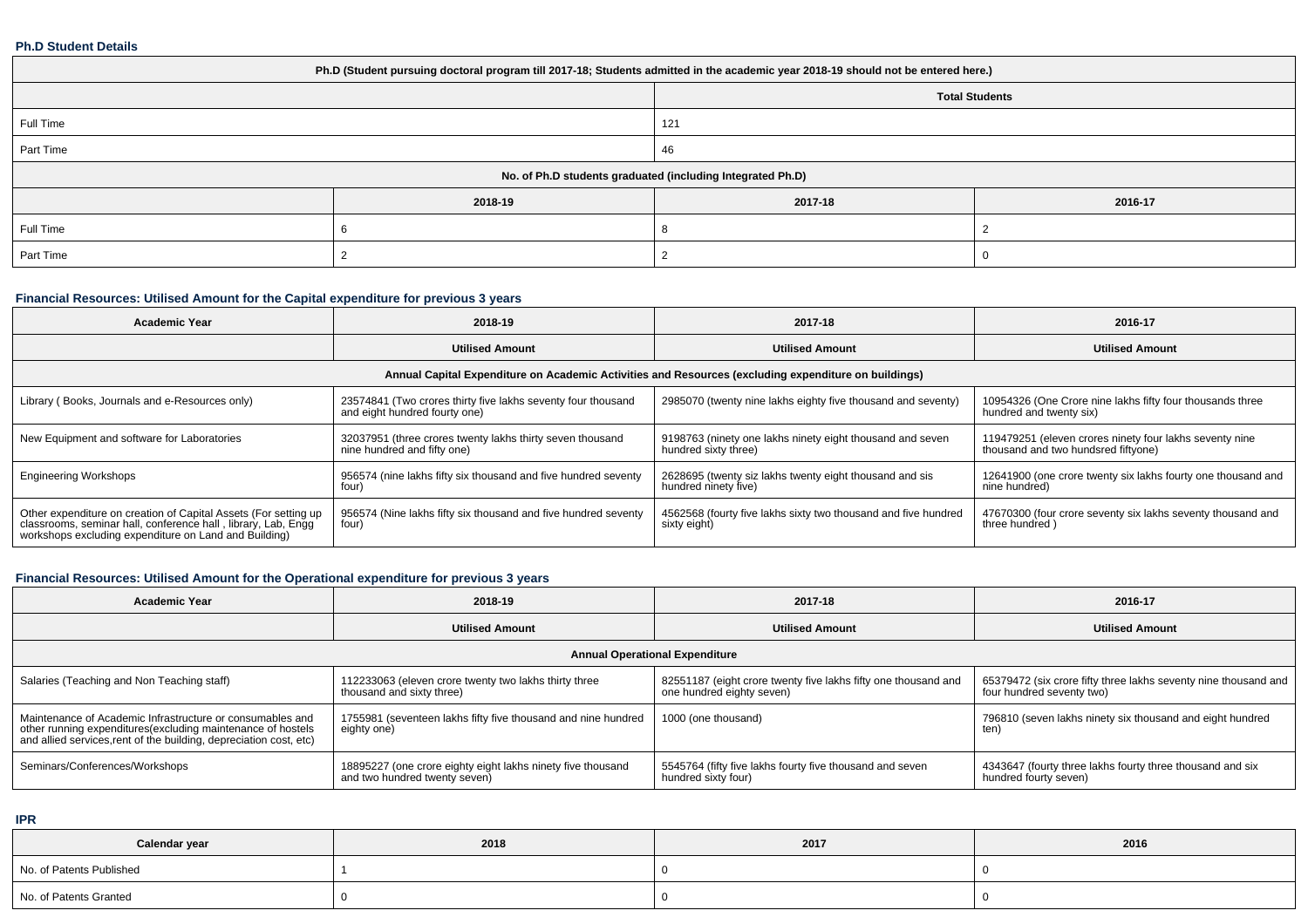### **Sponsored Research Details**

| <b>Financial Year</b>                    | 2018-19                                                                       | 2017-18                                                                         | 2016-17                                                                            |
|------------------------------------------|-------------------------------------------------------------------------------|---------------------------------------------------------------------------------|------------------------------------------------------------------------------------|
| Total no. of Sponsored Projects          | 22                                                                            |                                                                                 | 17                                                                                 |
| Total no. of Funding Agencies            |                                                                               |                                                                                 | 17                                                                                 |
| Total Amount Received (Amount in Rupees) | 14023938                                                                      | 37317413                                                                        | 36471853                                                                           |
| Amount Received in Words                 | One Crore fourty Lakhs twenty three thousand and nine<br>hundred thirty eight | Three crore seventy three lakhs seventeen thousand and four<br>hundred thirteen | Three crore sixty four lakhs seventy one thousand and eight<br>hundred fifty three |

# **Consultancy Project Details**

| <b>Financial Year</b>                    | 2018-19                                                            | 2017-18                                                                  | 2016-17                                                  |
|------------------------------------------|--------------------------------------------------------------------|--------------------------------------------------------------------------|----------------------------------------------------------|
| Total no. of Consultancy Projects        | 22                                                                 | 19                                                                       |                                                          |
| Total no. of Client Organizations        | 22                                                                 | 19                                                                       |                                                          |
| Total Amount Received (Amount in Rupees) | 1185744                                                            | 2598853                                                                  | 635217                                                   |
| Amount Received in Words                 | eleven lakhs eighty five thousand and seven hundred fourty<br>four | Twenty Five lakhs ninety eight thousand and eight hundred fifty<br>three | six lakhs thirty five thousand and two hundred seventeen |

### **PCS Facilities: Facilities of physically challenged students**

| 1. Do your institution buildings have Lifts/Ramps?                                                                                                        | Yes, more than 80% of the buildings |
|-----------------------------------------------------------------------------------------------------------------------------------------------------------|-------------------------------------|
| 2. Do your institution have provision for walking aids, includingwheelchairs and transportation from one building to another for<br>handicapped students? | Yes                                 |
| 3. Do your institution buildings have specially designed toilets for handicapped students?                                                                | Yes, more than 80% of the buildings |

#### **Awards Details**

| 1. How many faculty member of your institution have received highly reputed national/international awards/recognition from central<br>government agencies in the previous academic year 2018-19 |  |
|-------------------------------------------------------------------------------------------------------------------------------------------------------------------------------------------------|--|
| 2. How many students of your institution have won international awards in the previous academic year 2018-19                                                                                    |  |

#### **Accreditation**

### **NBA Accreditation**

| 1. Does your institute have a valid NBA Accreditation? | NO |
|--------------------------------------------------------|----|
|--------------------------------------------------------|----|

### **Village Adoption**

| Have your institute adopted any village under Unnat Bharat Scheme? | <b>YES</b> |
|--------------------------------------------------------------------|------------|
|--------------------------------------------------------------------|------------|

# **Faculty Details**

| Srno | <b>Name</b> | Age | Designation | Gender | Qualification | Experience (In<br><b>Months)</b> | <b>Is Associated</b><br><b>Last Year</b> | <b>Currently</b><br>working with<br>institution? | <b>Joining Date</b> | <b>Leaving Date</b> | <b>Association type</b> |
|------|-------------|-----|-------------|--------|---------------|----------------------------------|------------------------------------------|--------------------------------------------------|---------------------|---------------------|-------------------------|
|      |             |     |             |        |               |                                  |                                          |                                                  |                     |                     |                         |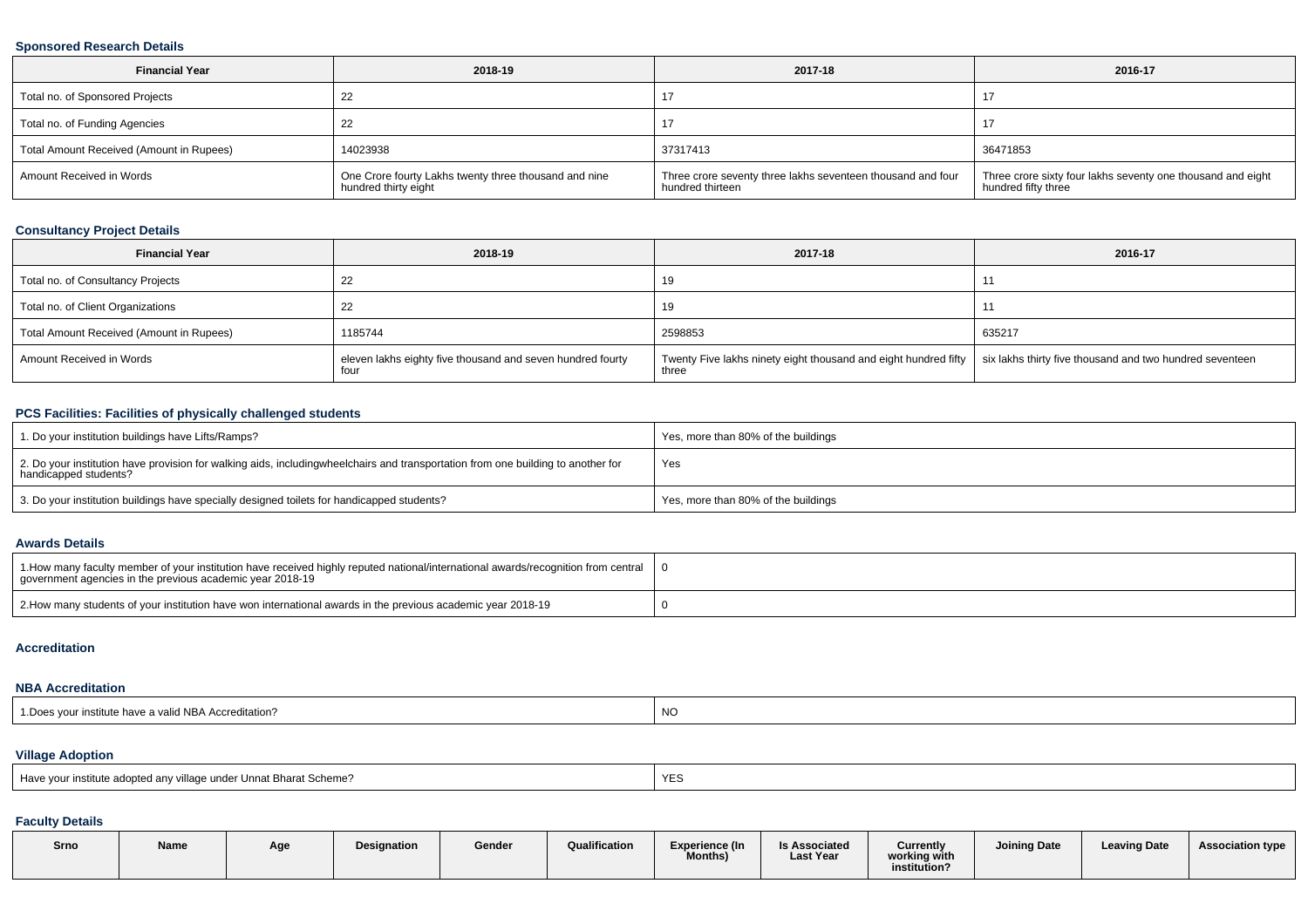| $\overline{1}$  | TH<br><b>TAMPHASANA</b><br><b>DEVI</b> | 34 | Assistant<br>Professor | Female | Ph.D   | 165 | Yes | Yes | 03-09-2015 | $\overline{\phantom{a}}$ | Regular                |
|-----------------|----------------------------------------|----|------------------------|--------|--------|-----|-----|-----|------------|--------------------------|------------------------|
| $\overline{2}$  | <b>Tikendra Nath</b><br>Verma          | 36 | Assistant<br>Professor | Male   | Ph.D   | 94  | Yes | Yes | 16-09-2015 | $\sim$                   | Regular                |
| $\mathbf{3}$    | Loushambam<br>Herojit Singh            | 35 | Assistant<br>Professor | Male   | Ph.D   | 176 | Yes | Yes | 26-10-2015 | $\sim$                   | Regular                |
| $\overline{4}$  | Ashish Ranjan                          | 33 | Assistant<br>Professor | Male   | Ph.D   | 71  | Yes | Yes | 14-09-2015 | $\sim$                   | Regular                |
| $5\phantom{.0}$ | Prakash<br>Choudhary                   | 32 | Assistant<br>Professor | Male   | Ph.D   | 92  | Yes | No  | 30-12-2013 | 10-12-2018               | Regular                |
| 6               | Sarungbam<br>Pipileima                 | 28 | Lecturer               | Female | M.Tech | 37  | Yes | Yes | 01-07-2016 | $\ddotsc$                | Adhoc /<br>Contractual |
| $\overline{7}$  | Th David Singh                         | 45 | Associate<br>Professor | Male   | Ph.D   | 214 | Yes | Yes | 04-12-2013 | $\sim$                   | Regular                |
| 8               | Kh Nimo Singh                          | 39 | Lecturer               | Male   | M.Tech | 66  | Yes | Yes | 08-08-2014 | $\overline{\phantom{a}}$ | Adhoc /<br>Contractual |
| 9               | Sanasam<br>Surendra Singh              | 41 | Assistant<br>Professor | Male   | Ph.D   | 175 | Yes | Yes | 20-10-2015 | $\sim$                   | Regular                |
| 10              | K Pritamdas                            | 32 | Assistant<br>Professor | Male   | M.Tech | 78  | Yes | Yes | 01-01-2013 | $\overline{\phantom{a}}$ | Adhoc /<br>Contractual |
| 11              | Anuradha<br>Laishram                   | 33 | Lecturer               | Female | M.Tech | 66  | Yes | Yes | 15-01-2014 | $\overline{\phantom{a}}$ | Adhoc /<br>Contractual |
| 12              | Anil Kumar Birru                       | 38 | Assistant<br>Professor | Male   | Ph.D   | 106 | Yes | Yes | 30-09-2014 | $\overline{\phantom{a}}$ | Regular                |
| 13              | Mithun Roy                             | 39 | Assistant<br>Professor | Male   | Ph.D   | 135 | Yes | Yes | 21-10-2014 | $\overline{\phantom{a}}$ | Regular                |
| 14              | Maibam Bindya                          | 30 | Lecturer               | Female | M.Tech | 66  | Yes | Yes | 29-01-2015 | $\overline{\phantom{a}}$ | Adhoc /<br>Contractual |
| 15              | Sunil Pandy                            | 35 | Assistant<br>Professor | Male   | Ph.D   | 134 | Yes | Yes | 17-11-2015 | $\overline{\phantom{a}}$ | Regular                |
| 16              | H Tarunkumar                           | 32 | Lecturer               | Male   | Ph.D   | 90  | Yes | Yes | 15-01-2014 | $\overline{\phantom{a}}$ | Adhoc /<br>Contractual |
| 17              | Sangeeta<br>Laishram                   | 41 | Assistant<br>Professor | Female | Ph.D   | 106 | Yes | Yes | 12-07-2010 | $\overline{\phantom{a}}$ | Regular                |
| 18              | NG ROMEJI<br>SINGH                     | 45 | Assistant<br>Professor | Male   | Ph.D   | 199 | Yes | Yes | 02-02-2015 | $\overline{\phantom{a}}$ | Regular                |
| 19              | H Neeranjan<br>Singh                   | 34 | Assistant<br>Professor | Male   | Ph.D   | 94  | Yes | Yes | 04-12-2013 | $\overline{\phantom{a}}$ | Regular                |
| 20              | Shagolsem Lenin<br>Singh               | 34 | Assistant<br>Professor | Male   | Ph.D   | 69  | Yes | Yes | 09-12-2015 | $\overline{\phantom{a}}$ | Regular                |
| 21              | Manoj kumar                            | 38 | Assistant<br>Professor | Male   | Ph.D   | 122 | Yes | Yes | 16-12-2013 | $\overline{\phantom{a}}$ | Regular                |
| 22              | Jina Yambem                            | 34 | Assistant<br>Professor | Female | Ph.D   | 83  | Yes | Yes | 21-01-2015 | $\overline{\phantom{a}}$ | Regular                |
| 23              | Prabhat Kumar                          | 26 | Lecturer               | Male   | M.Tech | 55  | Yes | Yes | 03-12-2014 | $\overline{\phantom{a}}$ | Adhoc /<br>Contractual |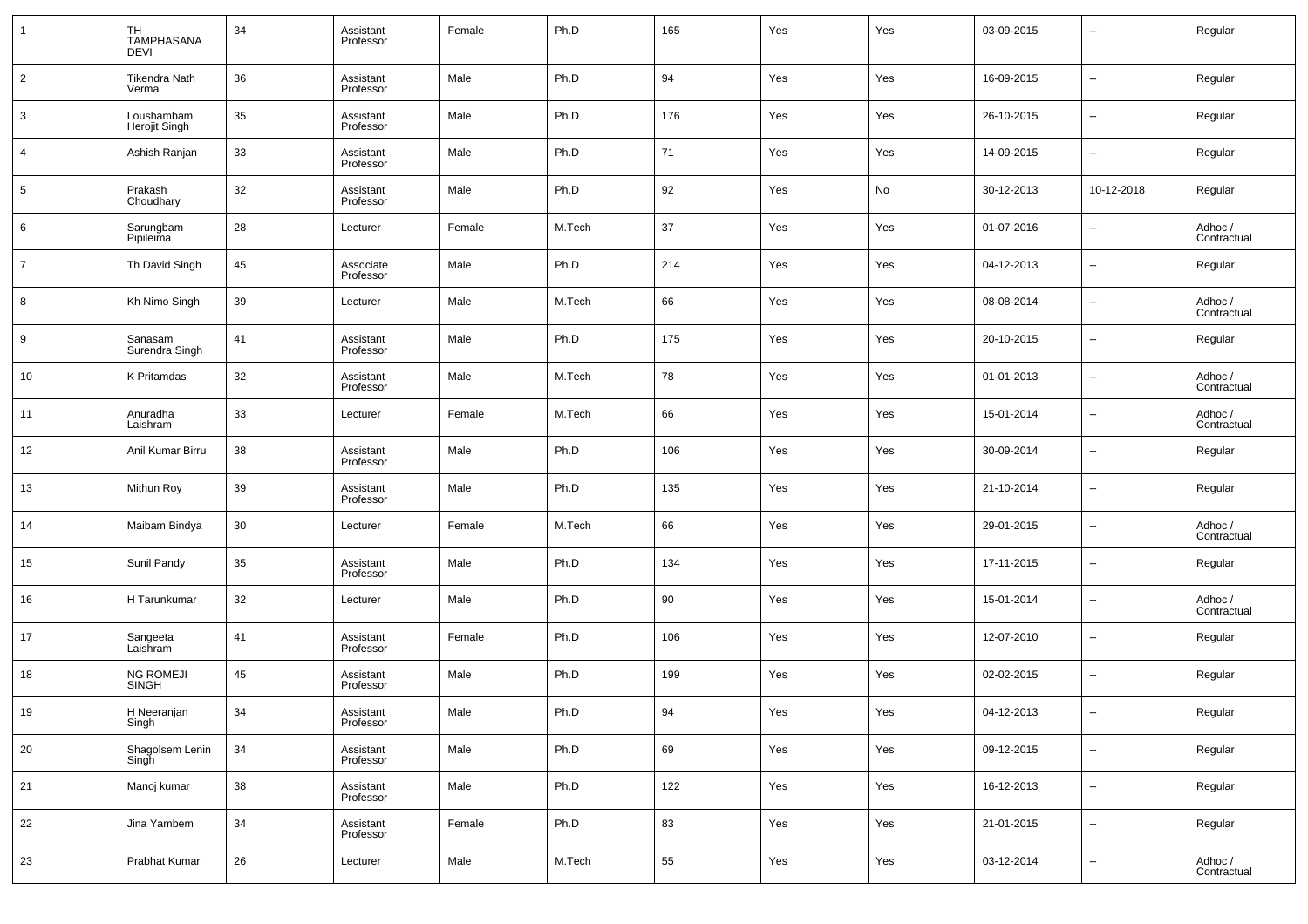| 24 | W VICTORY                           | 33 | Lecturer                                            | Female | Ph.D   | 46  | Yes | Yes | 28-09-2015 | $\sim$                   | Adhoc /<br>Contractual |
|----|-------------------------------------|----|-----------------------------------------------------|--------|--------|-----|-----|-----|------------|--------------------------|------------------------|
| 25 | Dushyant Singh                      | 34 | Assistant<br>Professor                              | Male   | Ph.D   | 82  | Yes | Yes | 27-10-2015 | ш,                       | Regular                |
| 26 | Y Rohen Singh                       | 48 | Assistant<br>Professor                              | Male   | Ph.D   | 130 | Yes | Yes | 03-01-2014 | $\overline{\phantom{a}}$ | Regular                |
| 27 | Chitralekha Ng                      | 36 | Assistant<br>Professor                              | Female | M.Tech | 96  | Yes | Yes | 03-07-2011 | ш,                       | Adhoc /<br>Contractual |
| 28 | Khundrakpam<br>Johnson Singh        | 31 | Assistant<br>Professor                              | Male   | M.Tech | 78  | Yes | Yes | 14-01-2013 | $\overline{\phantom{a}}$ | Adhoc /<br>Contractual |
| 29 | <b>BAKIMCHANDRA</b><br><b>OINAM</b> | 39 | Associate<br>Professor                              | Male   | Ph.D   | 216 | Yes | Yes | 15-12-2015 | ш,                       | Regular                |
| 30 | Chandi Charan<br>Malakar            | 37 | Assistant<br>Professor                              | Male   | Ph.D   | 141 | Yes | Yes | 27-10-2015 | $\overline{\phantom{a}}$ | Regular                |
| 31 | Ibetombi Soibam                     | 40 | Associate<br>Professor                              | Female | Ph.D   | 93  | Yes | Yes | 04-12-2013 | ш,                       | Regular                |
| 32 | Benjamin A<br>Shimray               | 34 | Assistant<br>Professor                              | Male   | M.Tech | 93  | Yes | Yes | 04-12-2013 | ш,                       | Regular                |
| 33 | Khumanthem<br>Manglem Singh         | 56 | Dean / Principal /<br>Director / Vice<br>Chancellor | Male   | Ph.D   | 395 | Yes | Yes | 22-09-2014 | --                       | Regular                |
| 34 | P ALBINOKUMAR                       | 40 | Associate<br>Professor                              | Male   | Ph.D   | 138 | Yes | Yes | 22-09-2014 | --                       | Regular                |
| 35 | S Nagarajan                         | 35 | Assistant<br>Professor                              | Male   | Ph.D   | 125 | Yes | Yes | 29-10-2015 | н.                       | Regular                |
| 36 | Th<br>Subhaschandra<br>Singh        | 27 | Lecturer                                            | Male   | M.Tech | 46  | Yes | Yes | 18-09-2015 | --                       | Adhoc /<br>Contractual |
| 37 | Shuma Adhikari                      | 32 | Assistant<br>Professor                              | Female | M.Tech | 93  | Yes | Yes | 04-12-2013 | --                       | Regular                |
| 38 | Kh Pinky                            | 29 | Lecturer                                            | Female | M.Tech | 58  | Yes | Yes | 08-09-2014 | --                       | Adhoc /<br>Contractual |
| 39 | Ashutosh Kumar<br>Singh             | 26 | Lecturer                                            | Male   | M.Tech | 35  | Yes | Yes | 05-08-2016 | --                       | Other                  |
| 40 | M SUNIL SINGH                       | 36 | Assistant<br>Professor                              | Male   | Ph.D   | 188 | Yes | Yes | 11-08-2014 | --                       | Regular                |
| 41 | H Premananda                        | 32 | Lecturer                                            | Male   | Ph.D   | 58  | Yes | Yes | 01-09-2014 | --                       | Adhoc /<br>Contractual |
| 42 | Mamata Maisnam                      | 43 | Assistant<br>Professor                              | Female | Ph.D   | 84  | Yes | Yes | 26-09-2014 | $\sim$                   | Regular                |
| 43 | L Surajkumar<br>Singh               | 34 | Assistant<br>Professor                              | Male   | Ph.D   | 96  | Yes | Yes | 04-12-2013 | $\sim$                   | Regular                |
| 44 | Khelchandra<br>Thongam              | 40 | Assistant<br>Professor                              | Male   | Ph.D   | 108 | Yes | Yes | 04-12-2013 | $\sim$                   | Regular                |
| 45 | <b>Mrinal Kanti</b><br>Sarkar       | 33 | Assistant<br>Professor                              | Male   | Ph.D   | 71  | Yes | Yes | 15-09-2015 | $\sim$                   | Regular                |
| 46 | S Devayani Devi                     | 30 | Lecturer                                            | Female | M.Tech | 72  | Yes | Yes | 15-01-2014 | $\sim$                   | Adhoc /<br>Contractual |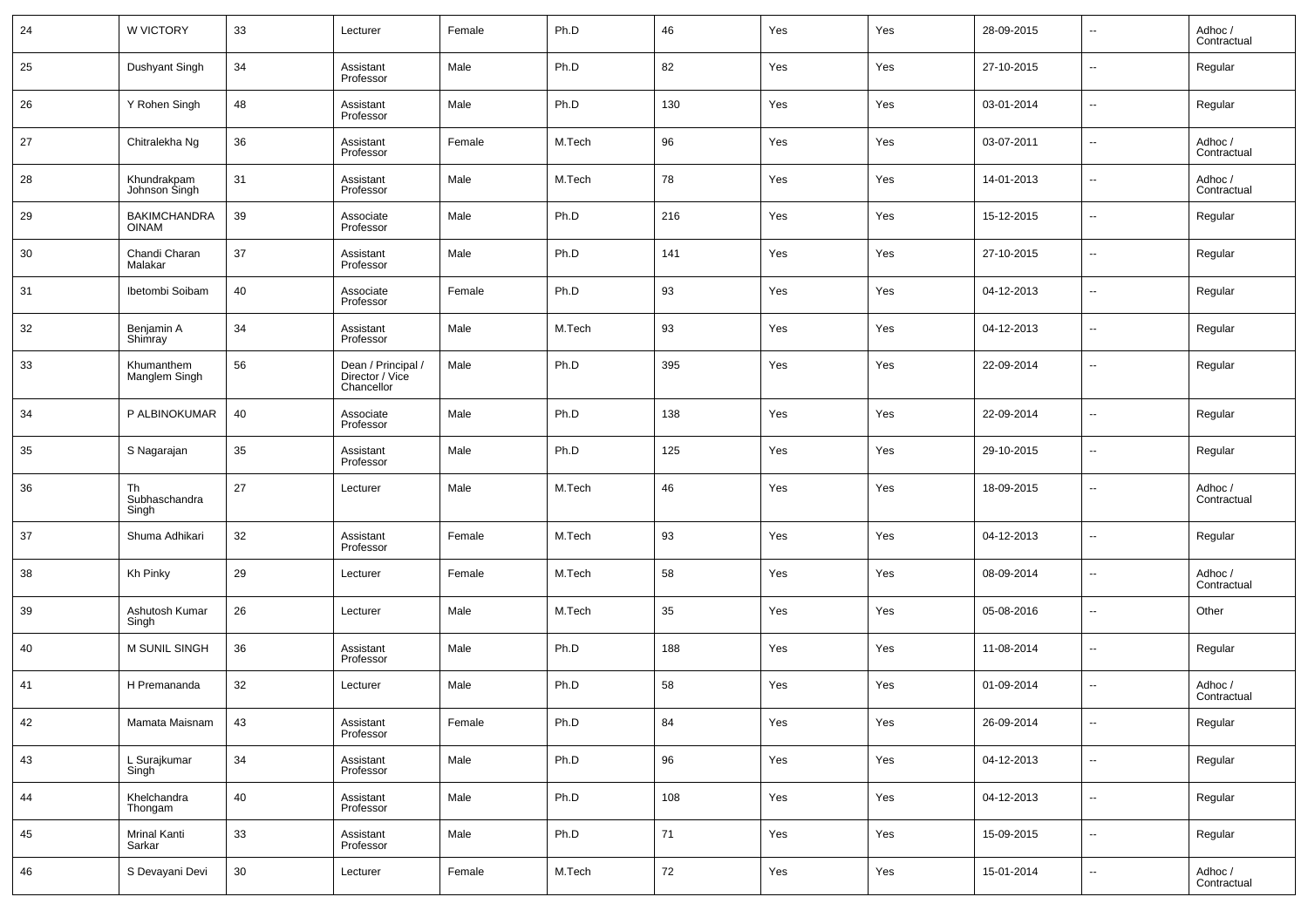| 47 | Daina Rajkumari                       | 37 | Lecturer                                            | Female | Ph.D   | 59  | Yes | Yes | 28-08-2014 | $\overline{\phantom{a}}$ | Adhoc /<br>Contractual |
|----|---------------------------------------|----|-----------------------------------------------------|--------|--------|-----|-----|-----|------------|--------------------------|------------------------|
| 48 | RK Kamaljit Singh                     | 36 | Lecturer                                            | Male   | Ph.D   | 143 | Yes | Yes | 21-09-2015 | $\overline{\phantom{a}}$ | Adhoc /<br>Contractual |
| 49 | Laishram<br>Khumanleima<br>Chanu      | 32 | Lecturer                                            | Female | M.Tech | 79  | Yes | Yes | 21-09-2015 | $\overline{\phantom{a}}$ | Adhoc/<br>Contractual  |
| 50 | Maibam<br>Mangalleibi Chanu           | 31 | Lecturer                                            | Female | M.E.   | 75  | Yes | Yes | 15-01-2014 | $\overline{\phantom{a}}$ | Adhoc /<br>Contractual |
| 51 | Thoudam Diana                         | 36 | Lecturer                                            | Female | Ph.D   | 177 | Yes | Yes | 01-09-2014 | $\overline{\phantom{a}}$ | Adhoc /<br>Contractual |
| 52 | Phurailatpam<br>Devakishore<br>Sharma | 35 | Lecturer                                            | Male   | M.E.   | 84  | Yes | Yes | 02-08-2012 | $\overline{\phantom{a}}$ | Adhoc/<br>Contractual  |
| 53 | Teressa Longjam                       | 31 | Lecturer                                            | Female | M.Tech | 58  | Yes | Yes | 15-09-2014 | $\overline{\phantom{a}}$ | Adhoc /<br>Contractual |
| 54 | Rajkumari<br>Malemnganbi              | 29 | Lecturer                                            | Female | M.E.   | 55  | Yes | Yes | 31-12-2014 | $\overline{\phantom{a}}$ | Adhoc /<br>Contractual |
| 55 | N Richard                             | 29 | Lecturer                                            | Male   | M.Tech | 65  | Yes | Yes | 25-02-2015 | $\overline{\phantom{a}}$ | Adhoc /<br>Contractual |
| 56 | Ingudam<br>Chitrasen Meitei           | 30 | Lecturer                                            | Male   | M.E.   | 46  | Yes | Yes | 21-09-2015 | $\overline{\phantom{a}}$ | Adhoc /<br>Contractual |
| 57 | S Jayananda                           | 32 | Lecturer                                            | Male   | M.Tech | 78  | Yes | Yes | 15-01-2014 | $\overline{\phantom{a}}$ | Adhoc /<br>Contractual |
| 58 | Haorongbam Soni<br>Devi               | 40 | Lecturer                                            | Female | Ph.D   | 59  | Yes | Yes | 29-08-2014 | $\overline{\phantom{a}}$ | Adhoc /<br>Contractual |
| 59 | Lukram<br>Dhanachandra<br>Singh       | 29 | Lecturer                                            | Male   | M.E.   | 46  | Yes | Yes | 21-09-2015 | $\overline{\phantom{a}}$ | Adhoc /<br>Contractual |
| 60 | Th Churchil                           | 28 | Lecturer                                            | Male   | M.Tech | 58  | Yes | Yes | 08-09-2014 | $\overline{\phantom{a}}$ | Adhoc /<br>Contractual |
| 61 | W Sujata                              | 39 | Lecturer                                            | Female | Ph.D   | 69  | Yes | Yes | 01-10-2015 | $\overline{\phantom{a}}$ | Adhoc /<br>Contractual |
| 62 | Simon Tongbram                        | 30 | Lecturer                                            | Male   | M.Tech | 46  | Yes | Yes | 24-09-2015 | $\overline{\phantom{a}}$ | Adhoc /<br>Contractual |
| 63 | Sanabam<br><b>Bineshwor Singh</b>     | 29 | Lecturer                                            | Male   | M.Tech | 58  | Yes | Yes | 04-09-2014 | $\overline{\phantom{a}}$ | Adhoc /<br>Contractual |
| 64 | Chanam Barchand<br>Singh              | 44 | Associate<br>Professor                              | Male   | Ph.D   | 190 | Yes | Yes | 10-12-2014 | $\overline{\phantom{a}}$ | Regular                |
| 65 | Kh Jilenkumari<br>Devi                | 34 | Lecturer                                            | Female | M.Tech | 78  | Yes | Yes | 21-01-2013 | $\overline{\phantom{a}}$ | Adhoc /<br>Contractual |
| 66 | KH<br>SACHIDANANDA                    | 37 | Lecturer                                            | Male   | M.Tech | 82  | Yes | Yes | 01-07-2016 | $\sim$                   | Adhoc /<br>Contractual |
| 67 | Goutam Sutradar                       | 55 | Dean / Principal /<br>Director / Vice<br>Chancellor | Male   | Ph.D   | 384 | No  | Yes | 18-04-2018 | $\overline{\phantom{a}}$ | Regular                |
| 68 | <b>Bibhu Prasad</b><br>Swain          | 45 | Associate<br>Professor                              | Male   | Ph.D   | 168 | No  | Yes | 01-10-2018 | $\overline{\phantom{a}}$ | Regular                |